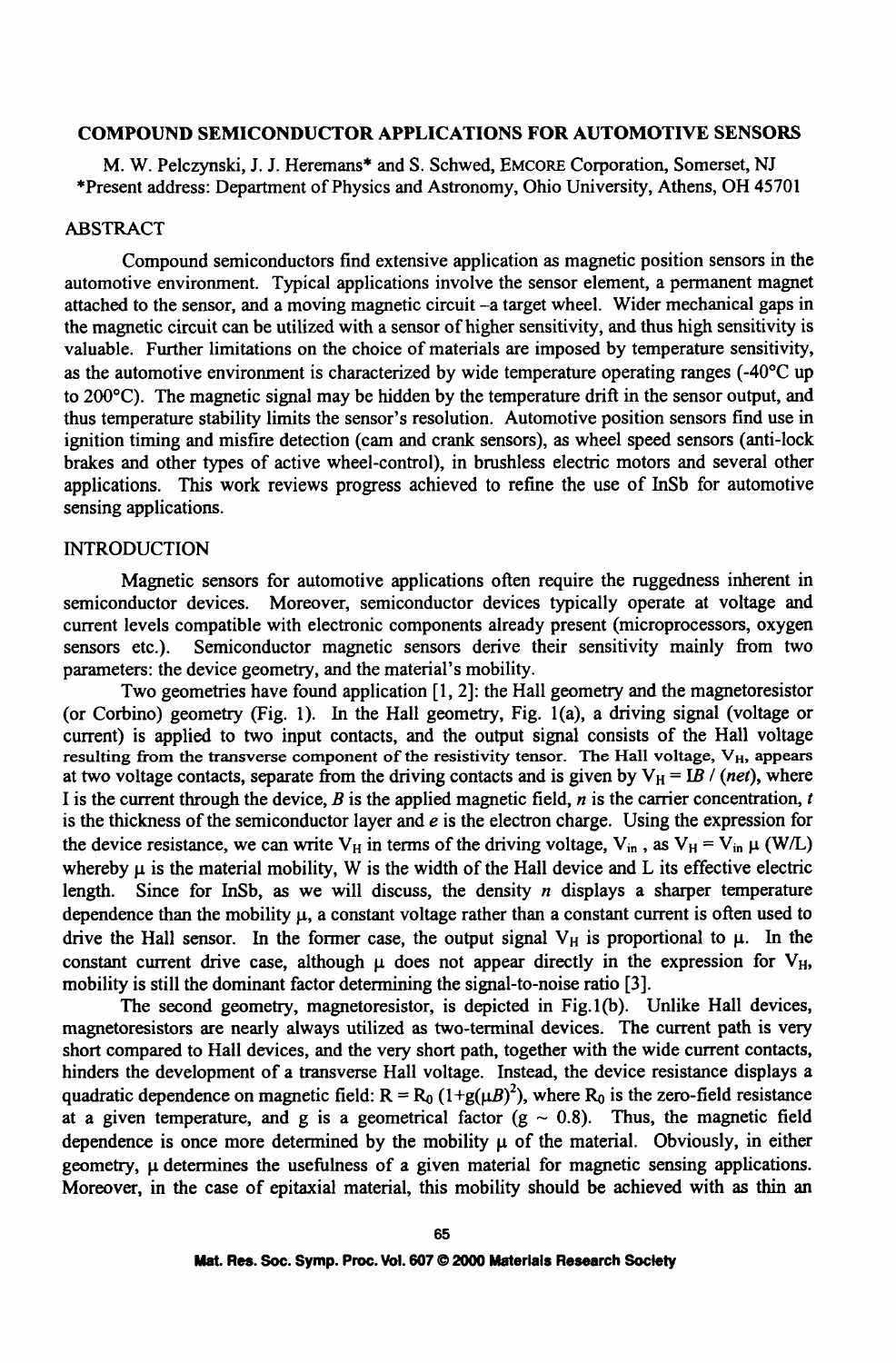

*Figure 1: Semiconductor magnetic sensor geometries: a) Hall geometry (4-contact), illustrated under constant driving voltage*  $(V_{in})$  *conditions, and b) magnetoresistor geometry (2-contact), illustrated as a resistance measurement (practical magnetoresistors are composed of a series combination of such elements).*

active region as possible to increase the device resistance and thus minimize current and power consumption. Most of the work described here has focused on achieving these contradictory dictates on InSb.

Materials often encountered in magnetic sensor applications are Si, GaAs, InAs and InSb, in order of increasing  $\mu$ . Si, always used in the Hall geometry, enjoys the advantage of very mature processing technology but, when used as a magnetic sensor, suffers considerable disadvantages because of its low mobility, and its sensitivity to piezo-electrically induced offsets [1, 4]. Cancellation of these effects necessitates the use of complex multiple-plate Hall geometries, whereas the low  $\mu$  translates to low sensitivity, requiring substantial on-chip amplification and other signal processing [4]. Thus, Si Hall plates are almost always integrated with other circuit components, required to mitigate its drawbacks, into a monolithic sensor. Despite the complexity, many hurdles have been overcome, and integrated Si Hall sensors form a large part of the market. GaAs, InGaAs and InAs [5, 6], almost always used in the Hall geometry, have not yet appeared in integrated devices. Both materials enjoy substantially higher mobilities than Si [7], and this allows the fabrication of very small, low cost, simple, low-noise and sensitive sensors, often used as position sensors in brushless motors found in consumer electronics (disk drives, camcorders,...). InSb enjoys the highest mobility of III-V semiconductors (at room temperature  $\mu$  ranges up to 78,000 cm<sup>2</sup>/Vs in bulk material, 60,000  $cm<sup>2</sup>/Vs$  in epitaxial form), and therefore forms the ideal choice for magnetic sensors. However, in InSb and other narrow bandgap semiconductors, the intrinsic carrier density is strongly dependent on temperature. Unless controlled by judicious doping, epitaxial layer sequence and circuit topology, the temperature sensitivity causes a strong temperature variation of the device response and would limit narrow bandgap sensors to operation close to room temperature, precluding their use in the automotive environment. We will discuss the developments that have designated InSb as the epitaxial material of choice for automotive magnetic position sensors.

#### EXPERIMENT

Epitaxial InSb has been grown by metal-organic chemical vapor deposition (MOCVD) on GaAs or Si substrates in two EMCORE reactors. To test the possibility of an integrated III-V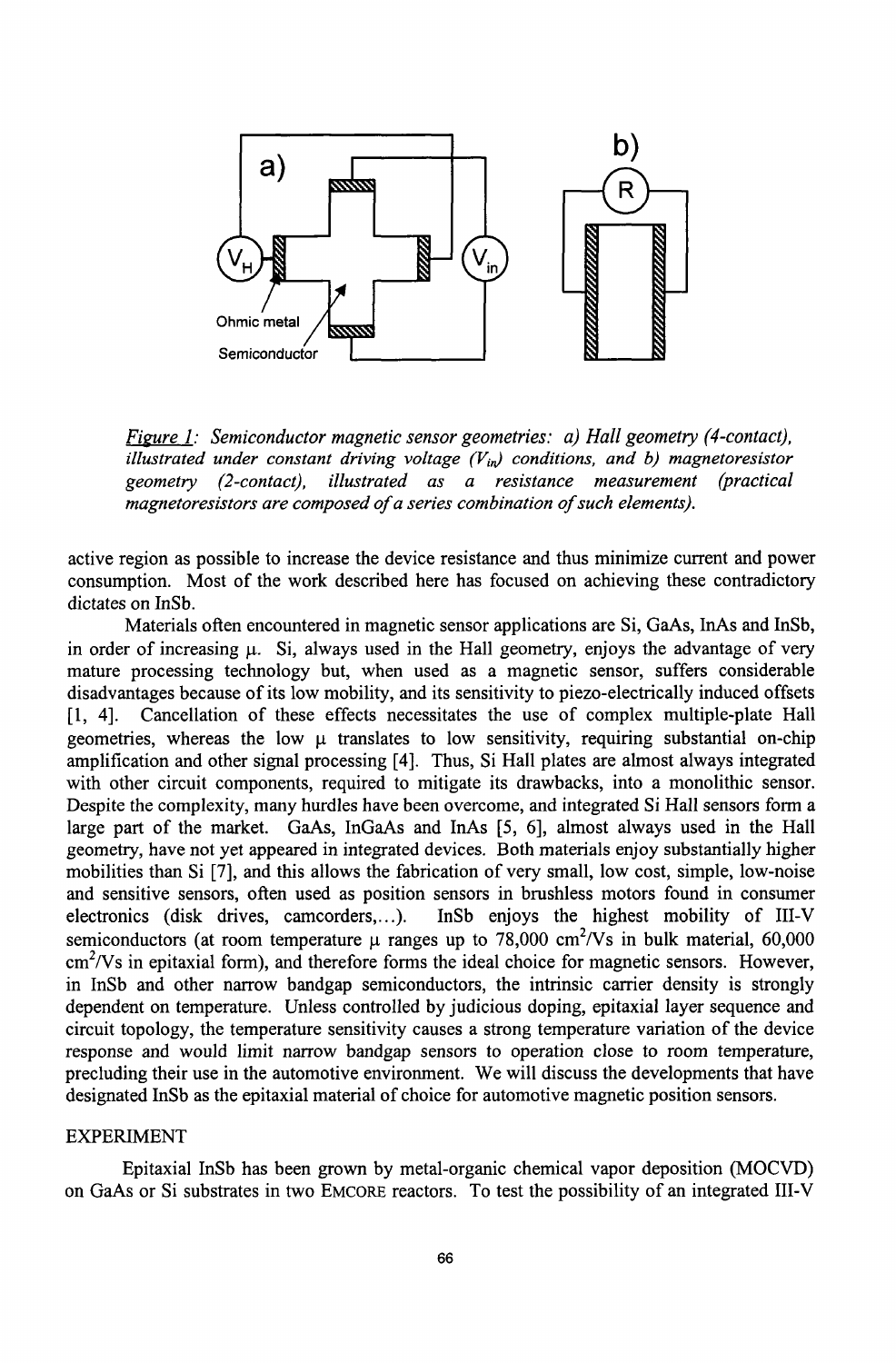magnetic sensor device, InSb was also deposited on heterojunction bipolar transistor (HBT) material, consisting of a GaAs substrate and a combination of GaAs and InGaP layers lattice matched to GaAs. Throughout this work either 4" semi-insulating GaAs substrates cut **20** offaxis, or 4" Si substrates cut **40** - **6'** off-axis have been used. The Si substrates were ordered with a specially large resistivity (5 - 60 k $\Omega$ -cm) to prevent shunting of the InSb devices through the substrate throughout the temperature range of interest. Growths for this work were performed on EMCORE D180 and E400 MOCVD systems. The D180 and E400 systems are vertical chamber, low-pressure MOCVD reactors, characterized by high susceptor rotational speeds (Turbo-disc technology) and resistively heated susceptors. In several cases, modified inlet flow flanges have been employed to obtain optimized gas reaction conditions. The epitaxial material of different designs was characterized by magnetotransport measurements in a variable temperature cryostat. Samples from the material were fabricated into van der Pauw geometries [8] and magnetotransport measurements yielded carrier density and mobility as a function of temperature from 77 K to 460 K (the magnetic fields used ranged from  $-0.8$  T to 0.8 T). After optimization of the epitaxial design, magnetoresistor and Hall devices were fabricated. The device fabrication process involves photolithography and wet etching for mesa definition, metal stack evaporation for Ohmic contact formation, and  $Si<sub>3</sub>N<sub>4</sub>/SiO<sub>2</sub>$  passivation. Finished devices were characterized as magnetic sensors over temperature (77 K to 460 K) and magnetic field (typically -0.5 T to 0.5 T). For both Hall devices and magnetoresistors, we thus obtained device sensitivity and device resistance. Magnetoresistors find application as dual elements, whereby two matched devices are employed in a bridge configuration. Such dual element configuration reduces the temperature sensitivity, but creates stringent device matching conditions [9]. For manufacturing simplicity, device pairs are defined as neighboring devices and thus, device matching is obtained through wafer homogeneity. Magnetoresistors are thus characterized as a pair, and mismatch is measured as well. For Hall devices, often used as single elements, the corresponding measurement is offset voltage (the Hall voltage output at zero magnetic field) [4]. Of particular importance are mismatch drift and offset drift with temperature, as both mismatch and offset alone can be electronically nulled. Temperature drifts, however, fundamentally limit the smallest magnetic field resolvable over a given temperature range, and thus limit the sensor resolution.

We will separately discuss several epitaxial InSb designs, optimized for different applications.

## InSb on GaAs

The InSb wafers described in this section are intended for large scale commercial production of magnetoresistors and Hall devices. "Epi-ready" GaAs substrates are loaded into the reactor through a load lock, and prior to growth, heated to 700'C for 10 mins., and cooled to growth temperature under arsine flow. For InSb growths, trimethylindium (TMIn) and

| <b>Material</b> | <b>Sources</b> | <b>Source</b><br>Temperature<br>(C) | <b>Source</b><br>Pressure<br>(Torr) | <b>Growth</b><br>Pressure<br>(Torr) | Growth<br>Temperature<br>(C) | <b>V/III Ratio</b> | Growth<br>Rate<br>(um/hr) |
|-----------------|----------------|-------------------------------------|-------------------------------------|-------------------------------------|------------------------------|--------------------|---------------------------|
| n-GaAs          | TMGa. AsH3     | $-14$                               | 425                                 | 35                                  | 600                          | 70                 | 3                         |
| <b>InSb</b>     | TMIn, TRIS     | 20.25                               | 429.323                             | 35                                  | 395                          | 6.5                | 0.9                       |
| p+ GaAs         | TMGa. AsH3     | $-14$                               | 425                                 | 35                                  | 600                          | 30                 | 3                         |
|                 | TMIn, TESb,    |                                     |                                     |                                     |                              |                    |                           |
| <b>InAISb</b>   | TTBAL          | 20, 25, 30                          | 429, 450, 400                       | 150                                 | 450                          | 1.5                | 0.6                       |
| GaAs (nuc)      | TEGa. AsH3     | 25                                  | 1000                                | 35                                  | 325                          | 500                | 0.4                       |

Table **1:** Growth Parameters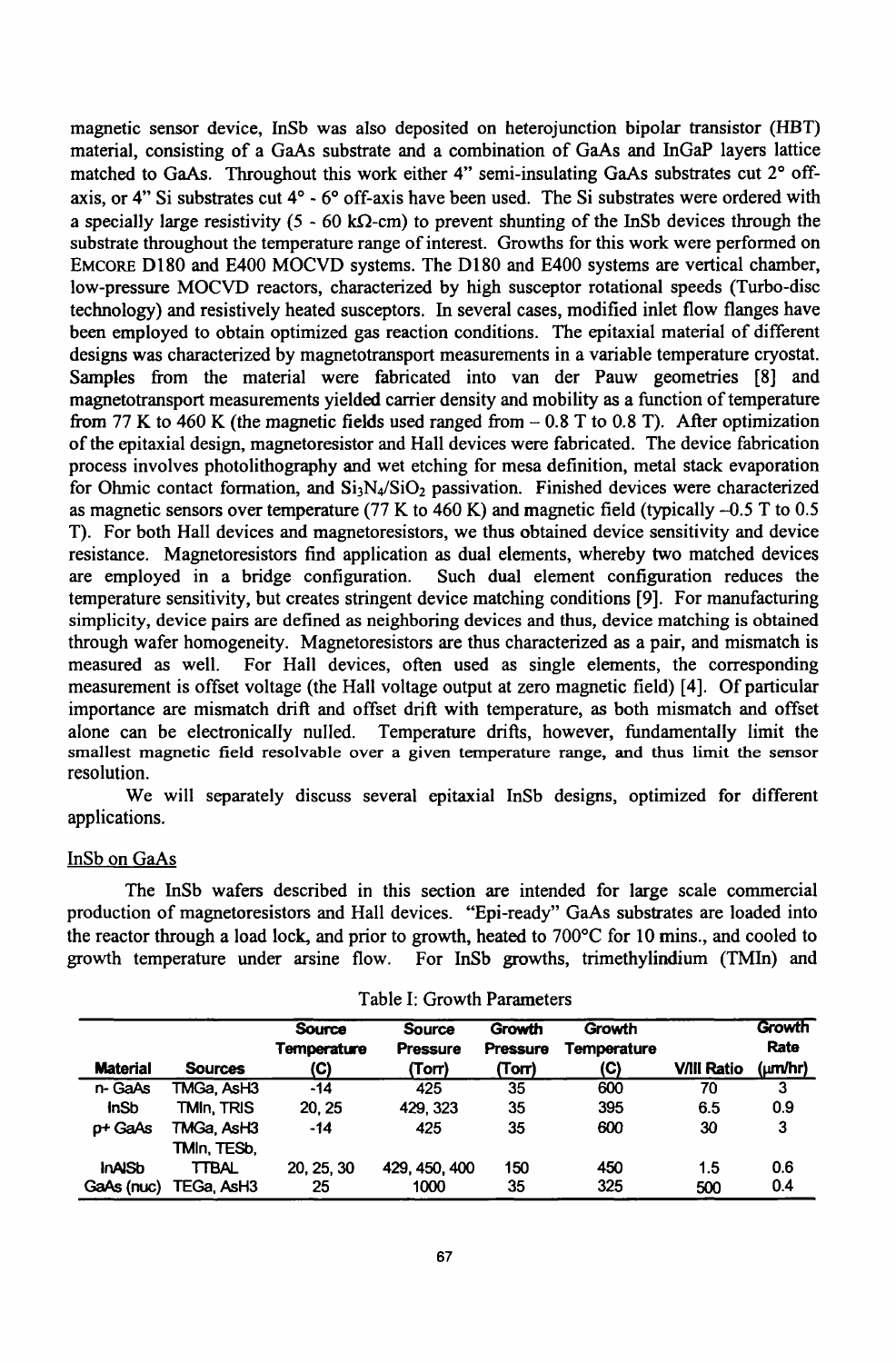trisdimethylaminoantimony (TRIS) [10] were used as In and Sb precursors respectively, and diethyltellurium in  $H_2$  is used as the Te n-type dopant source [11]. Table I contains typical InSb growth conditions for the structures discussed in this work. For each epitaxial design, we optimized growth conditions by varying the growth temperature and the V-III ratio, guided by figures of merit such as surface specularity, X-ray diffraction full-width-at-half-maximum (XFWHM) and, above all, mobility and device characteristics. The optimum growth temperature for InSb was found to be  $\sim$  395 $^{\circ}$ C.

Figure 2 shows the Hall output voltage, under constant driving voltage  $(V_{in})$  conditions, plotted as  $V_H/V_{in}$ , for Hall sensors fabricated from different epitaxial materials. The data was obtained at  $B = 0.05$  T and  $V_{in} = 1.0$  V. Since  $V_H = V_{in}$   $\mu$  (W/L), which for the particular conditions in the figure reduces to  $V_H / V_{in} = 0.4 \mu B$ , we see that the ordinate in Fig. 2 directly reflects  $\mu$  (plotted vs. temperature T). The trace labeled D131 refers to epitaxial InSb, 0.80  $\mu$ m thick, grown on GaAs substrate, and n-type Te doped to 2.4x10<sup>16</sup> cm<sup>-3</sup>. For InSb, this doping yields material slightly n-type at room temperature, as the intrinsic carrier concentration  $\sim$ yields material slightly n-type at room temperature, as the intrinsic carrier concentration  $\sim$  1.8x10<sup>16</sup> cm<sup>-3</sup> at that temperature. The slight n-doping was deliberately achieved to mitigate the dependence of transport parameters on T observed for narrow bandgap intrinsic material, and to avoid magnetotransport type inversion intrinsic material may experience when cooled. Type inversion brings a precipitous decline in  $\mu$ , as the heavy-hole mobility is a factor 90 times smaller than the electron mobility in InSb. The trace labeled D134 refers to material grown under identical conditions to D131, but of reduced thickness:  $0.70 \text{ µm}$  for D134 compared to



*Figure 2:*  $V_H/V_{in} \sim \mu$  vs. T at B = 0.05 T for Hall devices fabricated on GaAs substrate: *1) D131: 0.15*  $\mu$ *m undoped InSb buffer, 0.80*  $\mu$ *m InSb n-type Te doped to 2.4x10<sup>16</sup> cm<sup>-3</sup> :* 2) D134: 0.15  $\mu$ m undoped InSb buffer, 0.70  $\mu$ m InSb n-type Te doped to 2.4x10<sup>16</sup> cm<sup>-3</sup>; *3) DM3 7. 0.80 /M InSb, nominally undoped.*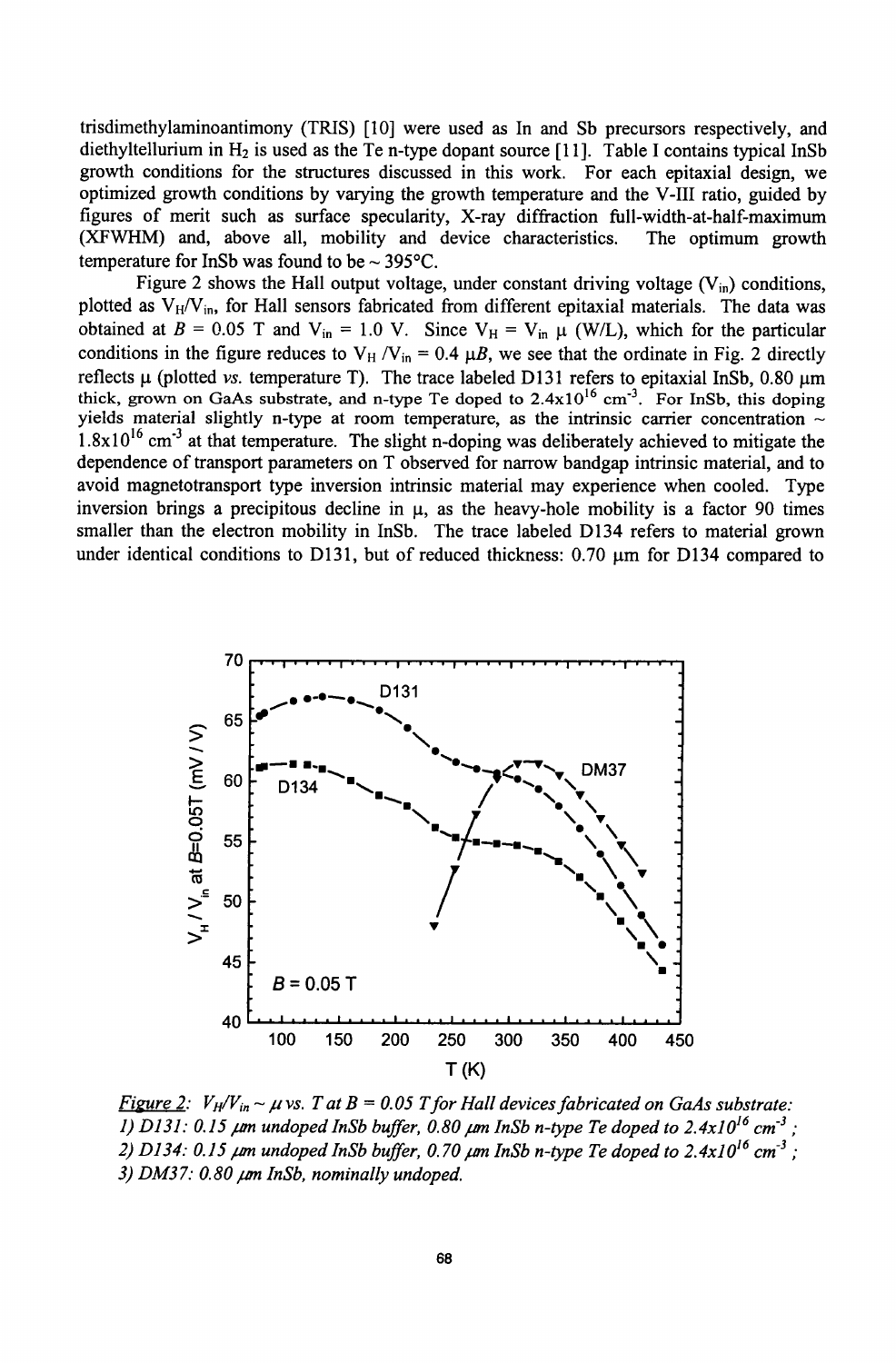0.80  $\mu$ m for D131. The observed reduction in  $\mu$  as a function of thickness is expected, as the average **p** of thinner material is more heavily influenced by the disordered GaAs/InSb interface. Lattice mismatch (14%) at this interface leads to formation of threading dislocations, which both reduce the mobility of the interface layer and function as n-type dopants [12]. One thus expects a depressed average  $\mu$  as accessed by the magnetotransport measurements. The disordered interface layer presents an additional reason to provide n-type doping in the active layer: the dislocation-doped low- $\mu$  interface layer may otherwise shunt the high- $\mu$  active layer, leading to low effective layer mobilities. In fact, to reduce the shunting effect due to the interface layer, our epitaxial designs routinely incorporate a deliberate reduction of Te doping at the initial stages of growth, thus providing a nominally undoped buffer layer. Both D131 and D134 incorporate such undoped buffer, of nominal thickness  $0.15$   $\mu$ m.

The trace labeled DM37 in Fig. 2 illustrates a nominally undoped,  $0.80 \mu m$  thick InSb layer (i.e. not including a buffer layer). Comparison between DM37 and D131 shows the effect of the slight Te doping present in **D131.** Different scattering mechanisms dominate at different temperatures: at low  $T \sim 200$  K), ionized impurity scattering dominates, and is induced by the interface dislocations as well as the intentional n-type dopants. At higher T ( $\sim$  200 K  $\lt$  T  $\lt$  450 K), polar longitudinal optical phonon scattering determines the mobility, whereas at the highest  $T$  ( $\sim$   $>$  450 K), electron - heavy-hole scattering dominates [13]. Consistent with these mechanisms, the undoped DM37 sample's  $\mu$  drops sharply at lower T, but remains higher than the doped samples' **ji** at higher T where the comparative lack of ionized impurity scattering compensates. All three samples should be equivalently sensitive to phonon scattering mechanisms. The two-maximum structure observed in the mobility in traces D131 and D134 is attributed to the competing effects of different scattering mechanisms. The high T maximum around 320 K is preserved for undoped material. A detailed description of these features has not yet been achieved. Although, as Fig. 2 indicates, epitaxial material for Hall device applications should contain n-type doping, the doping levels should remain low. Indeed, high doping levels lead to low device resistance and for devices operating under constant driving voltage, this causes high current consumption. Thicker epitaxial layers, enticing to increase the average mobility, suffer the same drawback. Indeed device resistance is proportional, within a geometrical factor, to the material's sheet resistance,  $R_s = 1/(ne\mu t)$ . Thus, Hall device applications should strive for thin epitaxial layers displaying high mobility and low doping. As these requirements are contradictory, best results will be obtained as a compromise.

Figure 3 contains mobility and density *vs.* T for three different epitaxial designs on GaAs substrates. The trace labeled MR applies to material optimized for magnetoresistor applications. Magnetoresistor material allows less stringent limits on device resistance, providing opportunities for enhancing  $\mu$  by increasing the layer thickness  $t$ . Doping can be increased as well, affording device resistances less dependent on T. The material corresponding to the MR trace consists of a 0.2  $\mu$ m,  $4x10^{16}$  cm<sup>-3</sup> Te-doped InSb buffer layer, grown on GaAs substrate, followed by a  $1.3 \mu m$ ,  $1 \times 10^{17} \text{ cm}^{-3}$  Te-doped InSb active layer, capped by a  $0.05 \mu m$ ,  $3 \times 10^{17} \text{ cm}^{-3}$ Te-doped InSb contacting layer (designed to facilitate Ohmic contact formation). The mobility represents average values for the layer stack. As discussed above, the buffer layer mitigates the effect of the dislocated interface layer. The active layer's design optimizes  $\mu$  and temperature stability.

Figure 4 (upper panel) contains magnetoresistor characteristics (resistance R *vs. B),* parametrized in T, for devices fabricated utilizing this material. As expected, R is a quadratic function of  $B$  (at low  $B$ ). The curves flatten and lower for increasing temperatures, due to a decreasing  $\mu$  and decreasing sheet resistance. Since magnetoresistors are designed for use in a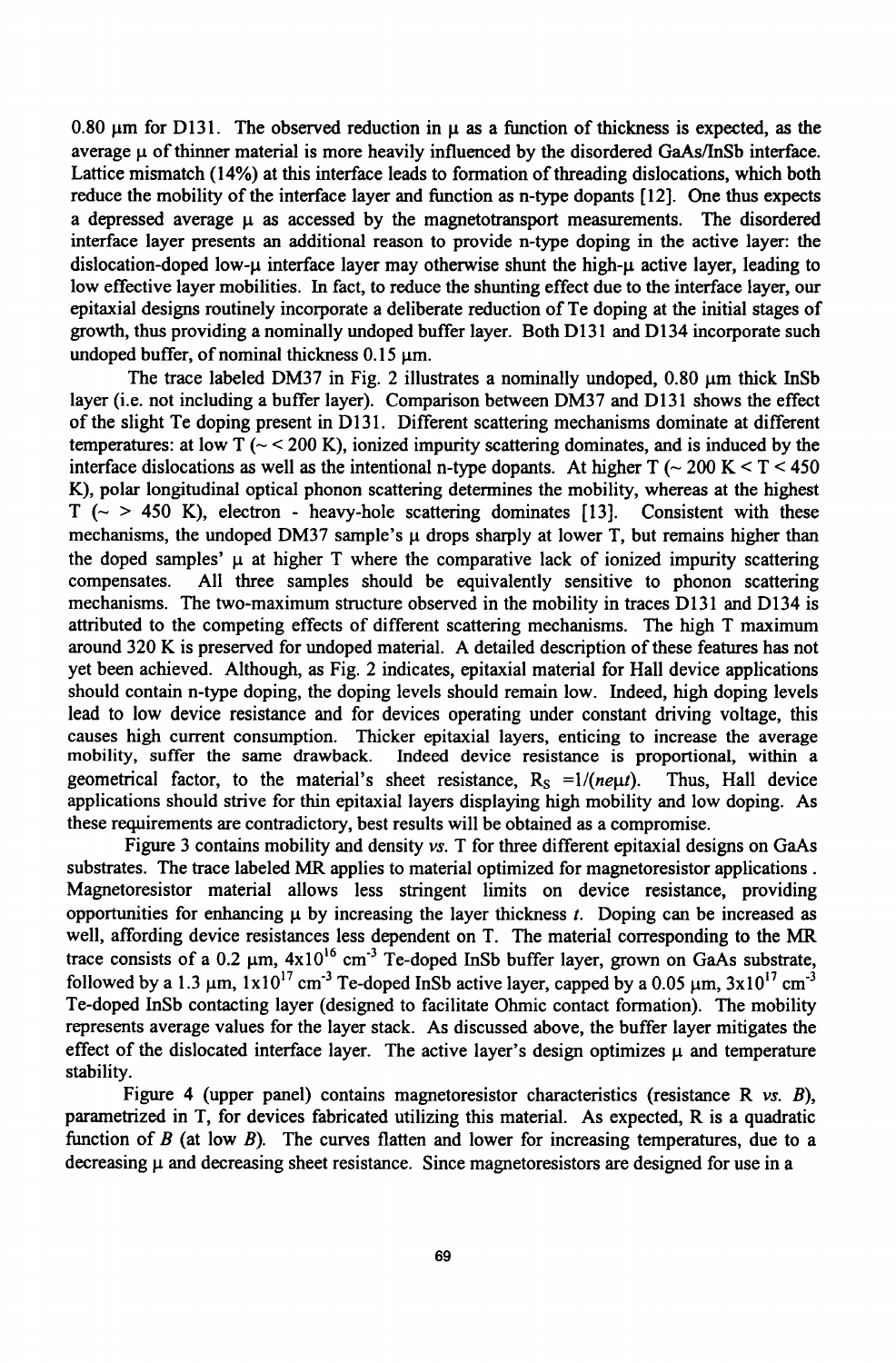Wheatstone bridge configuration, where one arm of the bridge consists of a pair of matched magnetoresistors, of more relevance is the sensitivity S, defined as  $S = (1/R)$  (dR/dB), displayed as a function B, parametrized in T, in the lower panel of Fig. 4. Indeed the voltage imbalance of such bridge circuit, when a magnetic field *B* is applied to one member of the magnetoresistor pair and  $B + \Delta B$  to the other member, is given by  $\Delta V = S \Delta B V_b$ , where  $V_b$  is the bridge driving voltage. Thus, S determines the output of the bridge circuit. The magnetoresistors should be biased by a permanent magnet (often  $SmCo$ ) up to the value of  $B$  where  $S$  reaches its maximum for the temperatures of interest  $\sim 0.25$  T). Finally, the inset to Fig. 4 shows the mismatch, computed in units of  $B$  (Gauss), for a magnetoresistor pair (the data in the main panels refers to one member of this pair). Indeed, an imbalance in resistance between the pair is interpreted by the external electronics as arising from a magnetic field difference,  $\Delta B$ . The mismatch can be nulled at one specific T. Therefore, the variation over temperature and bias field of this mismatch forms an expression for the attainable resolution. The resolution is properly specified for a range of operating T and B: e. g. for the pair in Fig. 4, the resolution for  $-40^{\circ}\text{C} < T < 175^{\circ}\text{C}$ and for  $0.2$  T  $\leq B \leq 0.4$  T is  $\sim 1.5$  G.

Returning to Fig. 3, trace LA679 refers to a low doped version of the material represented by the trace MR. LA679 consists of a  $0.2 \mu m$ , undoped InSb buffer layer, grown on GaAs substrate, followed by a  $1.3 \mu m$ ,  $3x10^{16} cm^{-3}$  Te-doped InSb active layer, capped by a 0.05  $\mu$ m,  $1.5x10^{17}$  cm<sup>-3</sup> Te-doped InSb contacting layer. Thus, compared to the material MR, the doping in the active layer of LA679 is reduced. This leads to a higher mobility, especially at lower T.



*Figure 3:* Mobility vs. T for InSb on GaAs substrate 1) MR: 0.2  $\mu$ m 4x10<sup>16</sup> cm<sup>-3</sup> Te- $\frac{d}{dx}$  *doped InSb buffer, 1.3*  $\mu$ *m*  $1x10^{17}$  *cm<sup>-3</sup> Te-doped InSb active, 0.05*  $\mu$ *m*  $3x10^{17}$  *cm<sup>-3</sup> Tedoped InSb cap; 2) LA679: 0.2*  $\mu$ *m undoped InSb buffer, 1.3*  $\mu$ *m 3x10<sup>16</sup> cm<sup>-3</sup> Te-doped InSb active, 0.05*  $\mu$ *m 1.5x10<sup>17</sup> cm<sup>-3</sup> Te-doped InSb cap and 3) DMA11: 0.15*  $\mu$ *m<br>undoped InSb buffer, 0.6*  $\mu$ *m 3x10<sup>16</sup> cm<sup>-3</sup> Te-doped InSb active, 0.05*  $\mu$ *m 1.5x10<sup>17</sup> cm<sup>-3</sup> Te-doped InSb cap.*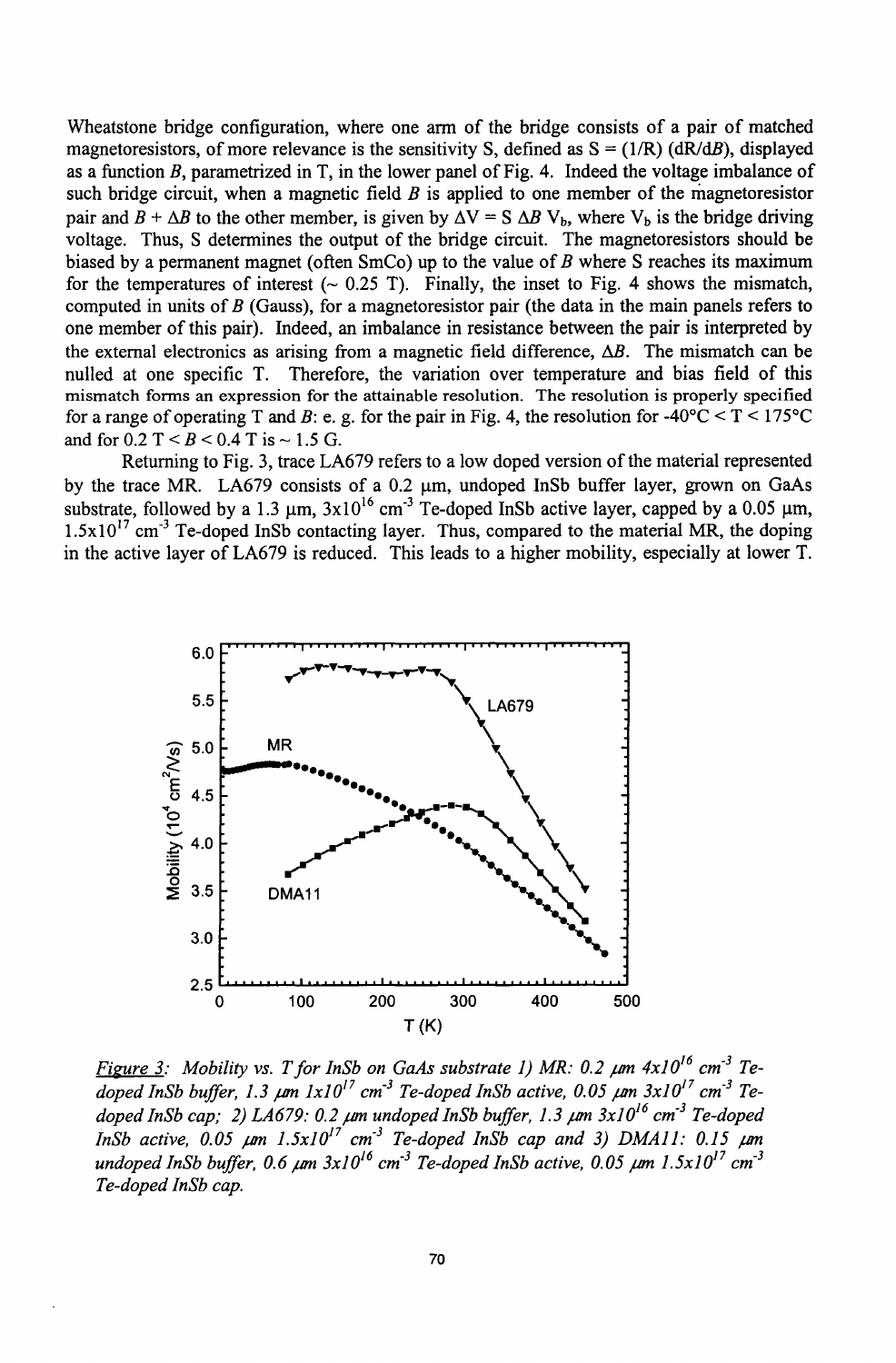

*Figure 4: Magnetoresistor characteristics for devices fabricated on material MR (Fig. 3). Upper Danel: resistance R vs. B, parametrized in T. Lower panel: sensitivity (JIR) dR/dB vs. B parametrized in T (devices are optimized for operation near the maximum at B*  $\approx 0.25$  *T). Inset: T-drift limited resolution of a magnetoresistor pair, over a range of B, parametrized in T.*

The T-dependence of both  $\mu$  and density at higher T has deteriorated, however. The mobility displays the double maximum also observed for samples of similar doping in Fig. 2. For comparison, Fig. 3 also includes data for a thin and low doped design, DMA1 1, consisting of a 0.15  $\mu$ m, undoped InSb buffer layer, grown on GaAs substrate, followed by a 0.6  $\mu$ m, 3x10<sup>16</sup> cm<sup>-3</sup> Te-doped InSb active layer, capped by a  $0.05 \mu m$ ,  $1.5x10^{17}$  cm<sup>-3</sup> Te-doped InSb contacting layer. This structure shares doping levels with LA679, but its active layer has been approximately halved. The effect on  $\mu$  of the reduced thickness is evident from the data. Intriguingly, this structure's mobility displays a single maximum, similar to DM37 in Fig. 2.

#### InSb/InAlSb on GaAs

The disordered interface layer between GaAs and InSb has led us to a search for a buffer layer capable of reducing the dislocation density in the InSb layers, and sufficiently resistive not to contribute to the average mobility of the layer stack.  $In<sub>1-x</sub>AI<sub>x</sub>Sh$ , although not lattice matched to InSb, represents a suitable candidate [14]. At low Al mole fraction x,  $In<sub>1-x</sub>Al<sub>x</sub>Sb$  offers a lower mismatch to InSb whereas at higher x the material displays a larger bandgap and thus higher resistivity.

We have demonstrated the first large area growth of  $In_{1-x}Al_xSb$  by MOCVD, obtaining specular growth over the entire surface of a 4" GaAs wafer. Precursors used were TMIn, tritertiarybutylaluminum (TTBAL), and triethylantimony (TESb). Table I contains the growth parameters. In order to overcome the significant MOCVD prereactions occuring in this material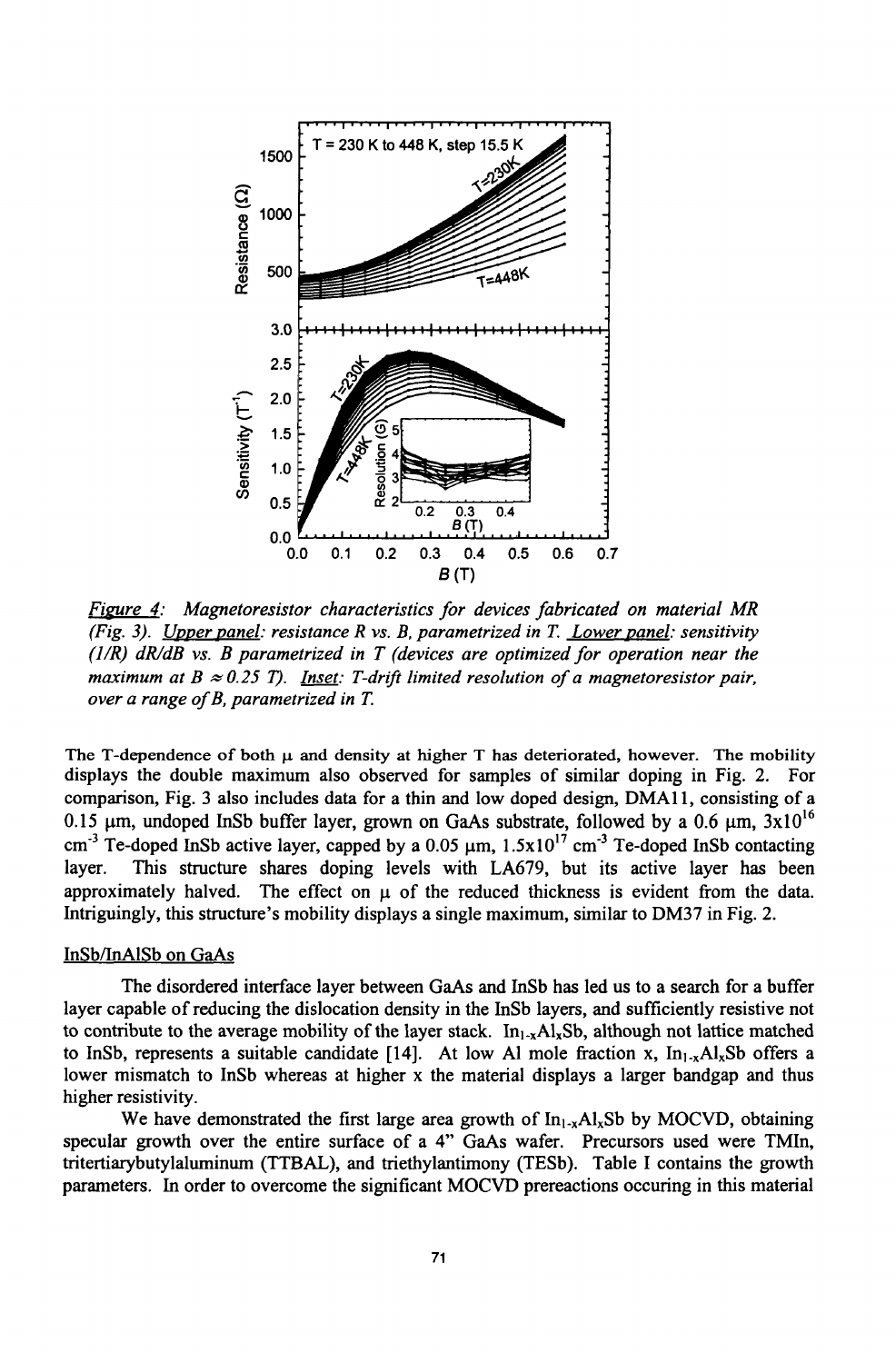system, it is necessary to use large flows of both TTBAL and TESb to achieve reasonable growth rates. We also found it necessary to apply high push flows and low alkyl manifold line pressure to increase the gas velocity and decrease available prereaction time. Finally, higher growth pressures (> 100 Torr) were necessary to achieve acceptable morphologies. It was realized that modifying x required adjustment of the Sb molar flow as well, to achieve specular growth, due to the prereactions. As a matter of choice we utilized  $x = 0.28$  for the In<sub>1</sub>, Al<sub>x</sub>Sb buffer layers. The mole fraction x was verified by X-ray diffraction (by resolving the 311 and 400 spectra), as well as SIMS measurements.

Figure 5 illustrates the effect on mobility of a variety of buffer layers, including the  $In_{1-x}Al_xSb$  layers described above. The samples described all contain a thin active layer (0.4  $\mu$ m, compared to  $1.0 \text{ µm}$  for wafer MR of Figs. 3-4). As mentioned, thin active layers require efficient buffer layers to maintain mobility. Sample LA585 does not contain a buffer layer, and consists of a 0.4  $\mu$ m,  $1x10^{17}$  cm<sup>-3</sup> Te-doped InSb active layer, capped by a 0.05  $\mu$ m, 3x10<sup>17</sup> cm<sup>-3</sup> Te-doped InSb contacting layer. Sample LA586 contains a 0.25 µm nominally undoped InSb buffer layer, followed by a  $0.4 \mu m$ ,  $1x10^{17} cm^{-3}$  Te-doped InSb active layer, capped by a 0.05  $\mu$ m, 3x10<sup>17</sup> cm<sup>-3</sup> Te-doped InSb contacting layer. Sample LA425, finally contains a 0.2  $\mu$ m nominally undoped In<sub>0.72</sub>Al<sub>0.28</sub>Sb buffer layer, followed by a 0.4  $\mu$ m,  $1 \times 10^{17}$  cm<sup>-3</sup> Te-doped InSb active layer, capped by a 0.05  $\mu$ m,  $3x10^{17}$  cm<sup>-3</sup> Te-doped InSb contacting layer. LA585, lacking a buffer layer, exhibits the lowest  $\mu$ , throughout the range of T. Its density (inset to Fig. 5) is also the highest, pointing to the existence of dislocations throughout the structure. The mobility



*Figure 5: Mobility vs. T for thin active InSb layers (InSb/InAlSb buffer study): 1)*  $\frac{1}{4.4585}$ : no buffer, 0.4  $\mu$ m  $1x10^{17}$  cm<sup>-3</sup> Te-doped InSb active, 0.05  $\mu$ m  $3x10^{17}$  cm<sup>-3</sup> Tedoped InSb cap; 2) LA586: 0.25  $\mu$ m nominally undoped InSb buffer, 0.4  $\mu$ m  $1 \times 10^{17}$ *cm3 Te-doped InSb active, 0.05 pm 3x1017 cm3 Te-doped InSb cap; 3) LA425: 0.2 pM nominally undoped 1no. 72Al 0. 28Sb buffer, 0.4 pM lxO17 cm-3 Te-doped InSb active,*  $0.05 \mu m$   $3x10^{17}$  cm<sup>-3</sup> Te-doped InSb cap. Inset: carrier density, n.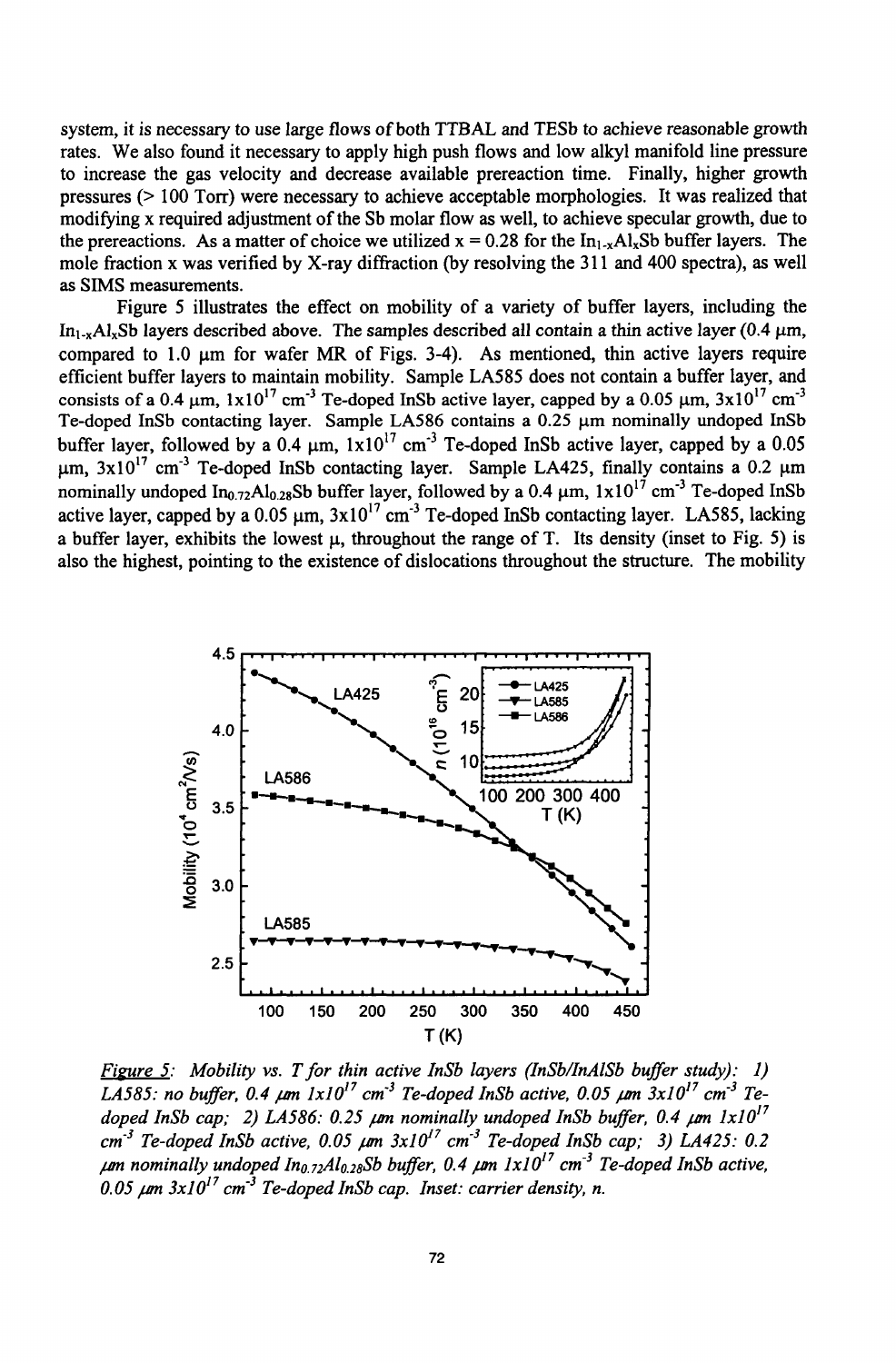maintains a flat profile over this range, since scattering is dominated by dislocations. LA586 shows a substantially improved  $\mu$ , with similar, but more pronounced temperature dependence. The sample containing the  $In_{0.72}Al_{0.28}Sb$  buffer layer, LA425 exhibits improved  $\mu$  at lower T. Its T dependence deviates qualitatively at lower temperatures,, pointing to the dominance of different scattering mechanisms in this range. We attribute these observations to the different scattering mechanisms in this range. effectiveness of the  $In_{0.72}Al_{0.28}Sb$  buffer layer in preventing dislocation-dominated scattering. As previously pointed out, at low T we expect dislocation induced scattering and ionized impurity scattering to dominate, whereas at higher T phonon scattering dominates. Thus, the relative absence of dislocations should appear particularly clearly at lower T, as evidenced in Fig. 5. Moreover, at higher T, all samples should qualitatively revert to the same T dependence, as observed. We conclude that the  $In_{0.72}Al_{0.28}Sb$  buffer indeed effectively protects the transport properties from the effects of interface disorder. Although magnetoresistor devices fabricated from LA425 material exhibited excellent properties, the difficulty of  $In_{1-x}Al_xSb$  growth has prevented us from fully exploiting this benefit. Further studies varying the doping level in the active layers have shown that, in this case also, Te doping of  $1x10^{17}$  cm<sup>-3</sup> yields an ideal balance between high  $\mu$ , acceptable sheet resistance and temperature stability for magnetoresistor pair applications.

#### InSb on Si

GaAs substrates offer the advantage of high resistivity, protecting the devices from the parasitic effects engendered by current shunting. However, compared to Si, GaAs substrates suffer from high cost, fragility and large wafer thickness (thin GaAs is deemed too fragile for production environments). Thus, small die suffer from extreme dimensional aspect ratios and processed wafers often need to be thinned to fit into standard low profile packages. This thinning step, in turn, reduces yields and increases cost. Thus, effort have been spent to develop hetero-epitaxial growth of a variety of Ill-V compounds on Si substrates. We will discuss the characteristics of InSb growth on Si substrates.

InSb hetero-epitaxy on Si presents several challenges. The InSb - Si lattice mismatch is 19 % (compared to 14 % for GaAs), placing extreme demands on the buffer layers. The buffer layers also must prevent current shunting through the substrate, since Si, even in high resistivity form, displays a resistivity lower than GaAs' due to its smaller bandgap. Finally, the polar III-V compounds form anti-phase domains (APDs) when deposited on non-polar Si. As we will discuss, anti-phase domains apparently do not drastically influence the magnetotransport properties in InSb, in contrast to their well-known deleterious effects on opto-electronic devices. Thus, magnetic sensors, based on magnetotransport properties, may form a suitable objective for hetero-epitaxial growth on Si.

High resistivity Si ( $p > 14$  k $\Omega$ -cm) substrates were prepared prior to growth by etching in buffered oxide etch for 1 min. and were introduced in the MOCVD reactor through a loadlock. The substrates were then heated to about 800'C for 20 mins. under excess arsine and cooled to growth temperature. A GaAs layer was nucleated as a template for subsequent GaAs buffer layer growth, exploiting previous knowledge of InSb growth on GaAs. This GaAs buffer layer must display sufficient sheet resistance (to prevent shunting) and satisfactory morphological characteristics (as it used as a starting point for the InSb epitaxy). A study was performed in order to optimize the GaAs buffer layer growth, utilizing as figures of merit XFWHM, sheet resistance and surface haze. The buffers employed possessed a tri-layer structure: a low temperature GaAs nucleation layer, followed by a layer during which the temperature was ramped up, and a final GaAs cap layer. Parameters varied to optimize the figures of merit included the nucleation temperature, the nucleation layer thickness, the temperature ramp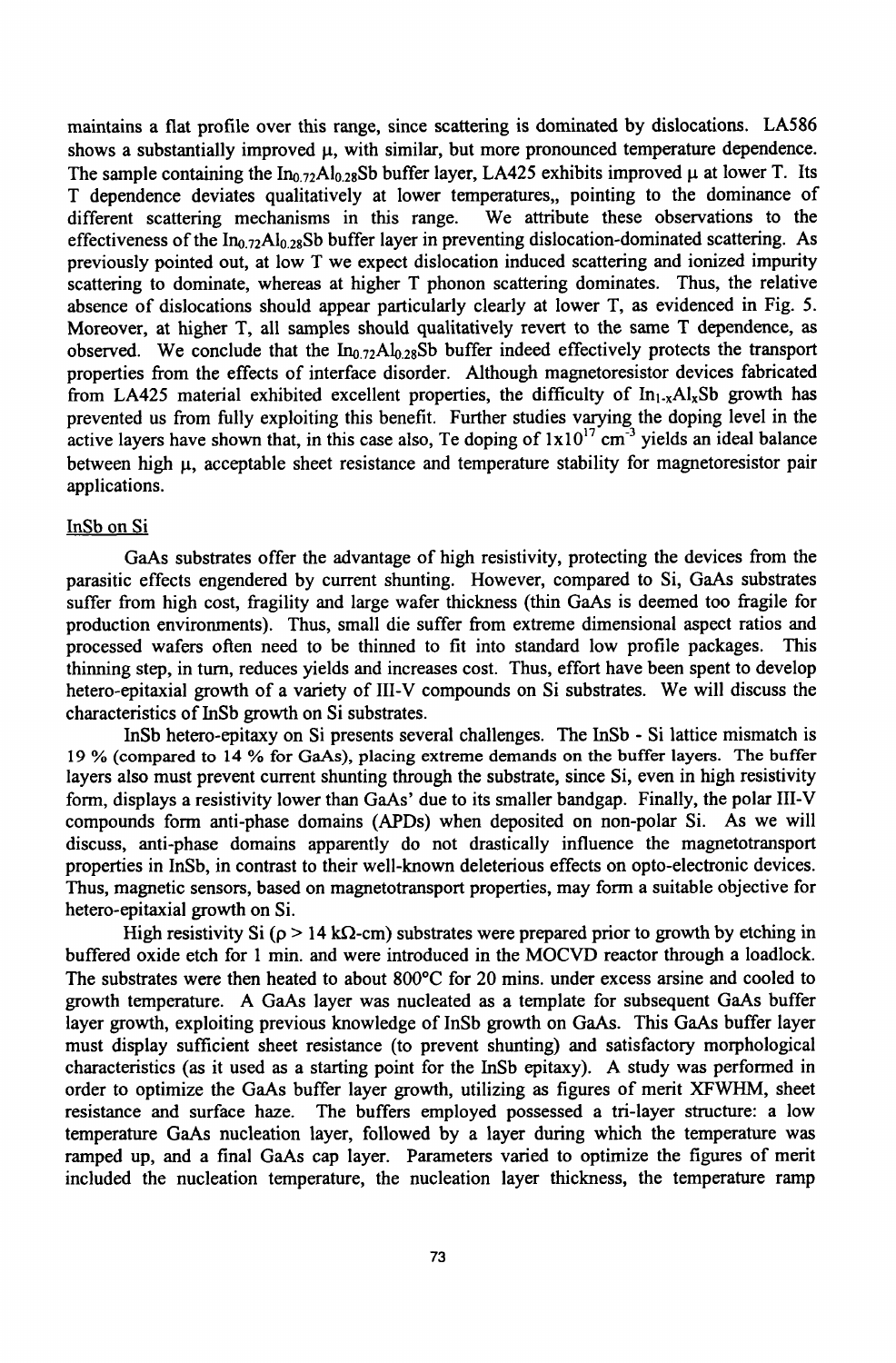method (growth / no growth during ramp), the temperature ramp layer thickness (in the case of growth, above), the V/II ratio and the Si substrate misorientation. In short, from the buffer study we concluded that lower nucleation temperatures lead to lower X-ray XFWHM and that *50* Si misorientation formed the best compromise between morphology and APD formation.

Moreover, XFWHM decreases as the temperature ramp growth time is increased, whereas sheet resistance increases with lengthening nucleation layer growth time. These observations allowed us to produce optimized GaAs buffers, as platforms for rather standard InSb layer growth. The optimized InSb growth parameters are shown in Table I. Figure 6 contains a comparison between **pj** and carrier density *vs.* T, obtained for InSb on GaAs and InSb on Si substrates. The InSb structures were nominally identical and of the same structure as MR in Fig. 3. The material carrier densities are comparable (the wafers were grown in different reactors, and the difference in density can be accounted for from the difference in dopant flow calibration). The T behavior of **it,** however, merits consideration. At higher T, both mobilities follow very similar dependencies and moreover display quite similar values. At lower T, a deviation occurs, reducing  $\mu$  of the Si-substrate sample. This is consistent with our expectations: the larger mismatch, perhaps aided by APD formation, reduces  $\mu$  at lower T, where dislocation scattering dominates. The reduction in  $\mu$  is not drastic, reflecting the effectiveness of the GaAs buffer layer. Although the Si-substrate sample suffers from enhanced dislocation scattering, the mobility at high T is still dominated by phonon processes. Since, in automotive applications, particular attention is paid to retention of device characteristics at higher T, we conclude that InSb on Si substrates indeed forms suitable magnetic sensor material. We also performed thermal shock testing (rapid and repeated temperature cycling from 77 K to 473 K), and observed that such severe test does not lead to film peel and indeed only reduces **ji** by about 3 **%.** Further, no increased mismatch drift was observed in fully processed magnetoresistors, while sensitivities suffered only slight reduction compared to equivalent GaAs-substrate devices. Part



*Figure 6: Mobility and carrier density comparison between InSb on Si substrate* **/** *GaAs buffer and InSb on GaAs substrate. Both InSb structures were nominally composed of a 0.2 an 4x]016 cm3 Te-doped InSb buffer, 1.3 pmn xIO17 cm-3 Te-doped InSb active and 0.05*  $\mu$ *m 3x10<sup>17</sup> cm<sup>-3</sup> Te-doped InSb cap.*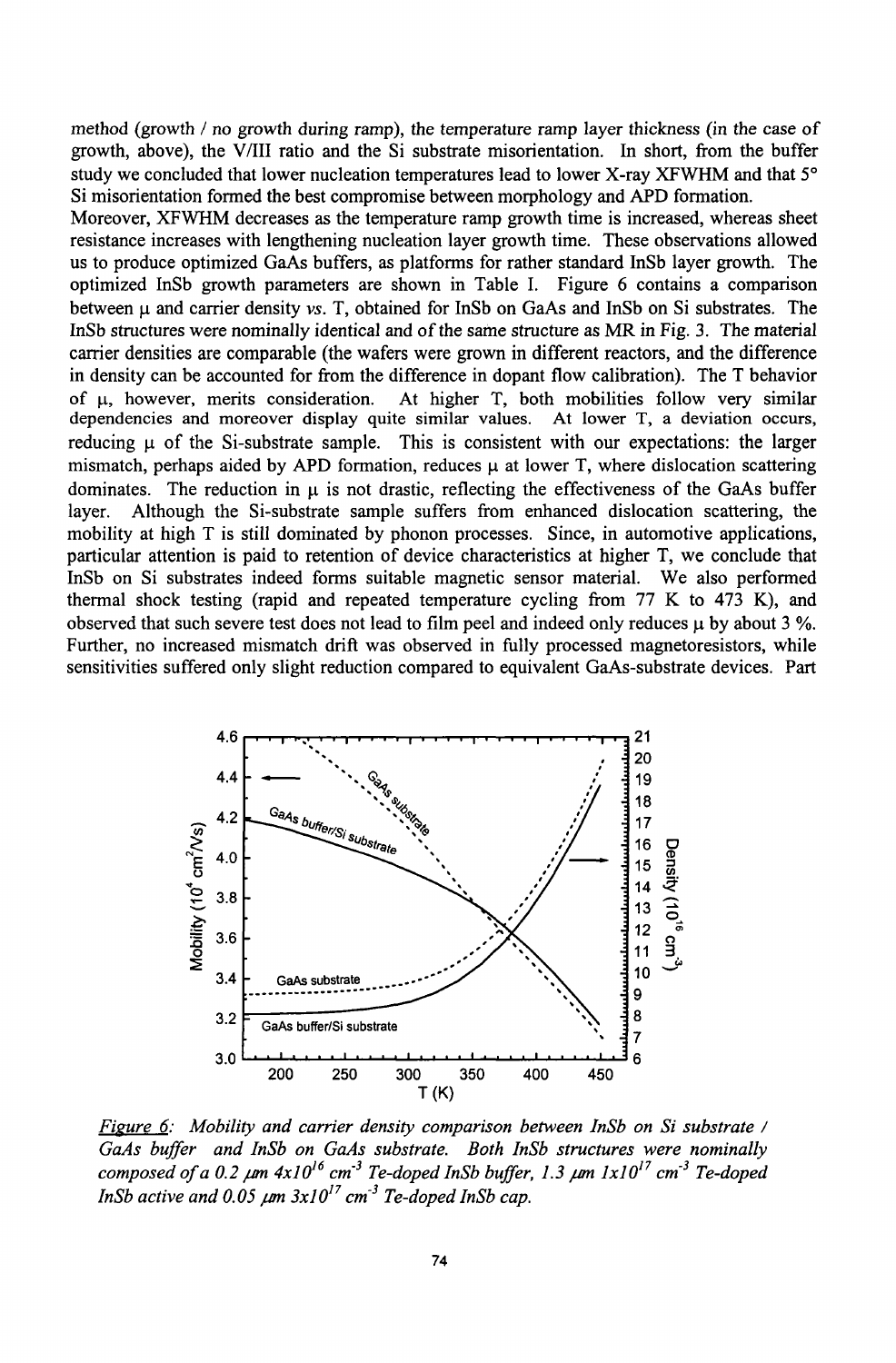of the small loss in S is due to current shunting through the Si substrate. To quantify this effect, we utilized the room temperature ratio of the resistance from adjacent devices to the internal device resistance, normalized to sheet resistance. For high-p Si (>14 k $\Omega$ -cm), this ratio  $\approx 200$ , corresponding to a current loss of about 0.5 % and translating to a loss in S of the same, negligible, magnitude. Magnetoresistor characterization (similar to Fig. 4) over T up to 180'C yielded similarly satisfactory device characteristics.

## InSb on heterojunction bipolar transistor material

Peripheral electronic circuitry must provide power and signal conditioning to the sensing element. In many cases, the circuitry is provided by a Si ASIC, packaged together with the magnetoresistor pair or Hall element and a biasing magnet. Si Hall plates are often integrated with the associated electronics into a single IC. With the advent of mature III-V HBT technology, the same approach has become accessible for InSb sensors, whereby the InSb sensing layer is grown on top of the HBT material and InSb and HBT circuitry are subsequently processed into monolithically integrated sensors. Advantages of this approach include the large signal-to-noise gain achievable with high- $\mu$  III-V sensors compared to Si and extended temperature capability. A development program toward such sensors has been initiated at EMCORE, utilizing InGaP HBT technology [see e.g. Ref. 15] and focusing on the development of a suitable buffer between the HBT and InSb. The buffer requirements are similar to those previously encountered: lattice matched to the HBT (i. e. lattice matched to GaAs), and of sufficient resistivity to prevent shunting of the sensor through the HBT.

We have experimented with three separate buffer structures: 1) 2  $\mu$ m of n-GaAs (< 5 x  $10^{14}$  cm<sup>-3</sup>); 2) a 20 period Al<sub>x</sub>Ga<sub>1-x</sub>As/GaAs superlattice with x  $\approx 0.24$ , followed by a 1.7  $\mu$ m n-GaAs layer; and 3) 1  $\mu$ m of n-GaAs and 0.2  $\mu$ m of  $p^+$  doped GaAs (4 x 10<sup>19</sup> cm<sup>3</sup>), followed by a 1 um n-GaAs layer. Table I contains the growth parameters. Besides buffer morphology, current shunting through the HBT structure was used as a figure of merit, utilizing the approach outlined for the Si substrate devices. Shunting ratios for the different buffer structures were measured at 1100 for buffer  $\#1$ , at 7.0 for buffer  $\#2$  and at 1.0 for buffer  $\#3$ , clearly eliminating the last two structures. Thus, the n-GaAs buffer leads to a negligible loss in S due to shunting, of about 0.1%. High T magnetoresistor characterization showed S values  $\sim$  10% lower than those obtained for InSb on GaAs devices, due to slight mobility deterioration. This small loss in S is inconsequential in the light of the amplification and signal processing provided by the underlying HBT circuitry.

#### **CONCLUSIONS**

InSb magnetoresistors and Hall devices exhibit excellent sensor characteristics due to the high mobility of the material. Ideal magnetic sensor material displays high mobility, high sheet resistance and sufficiently small temperature coefficients, a combination that requires careful epitaxial design and poses stringent requirements on buffer layers between substrates and InSb. Moreover, these transport parameters, in addition to tight device matching characteristics, must be maintained over a wide temperature range  $(-40^{\circ}C)$  to  $200^{\circ}C$ ), despite the narrow bandgap nature of InSb. We described the MOCVD growth of InSb on various substrates, with emphasis on maintaining mobility, carrier density and sheet resistance to within prescribed limits over this wide temperature range. Utilizing optimized InSb, InAlSb or GaAs buffers, we describe highmobility InSb obtained on GaAs substrates, high resistivity Si substrates and heterojunction bipolar transistor epitaxial material. The InSb layer structure is either optimized for magnetoresistor or Hall device applications. InSb hetero-epitaxy on Si substrates offers